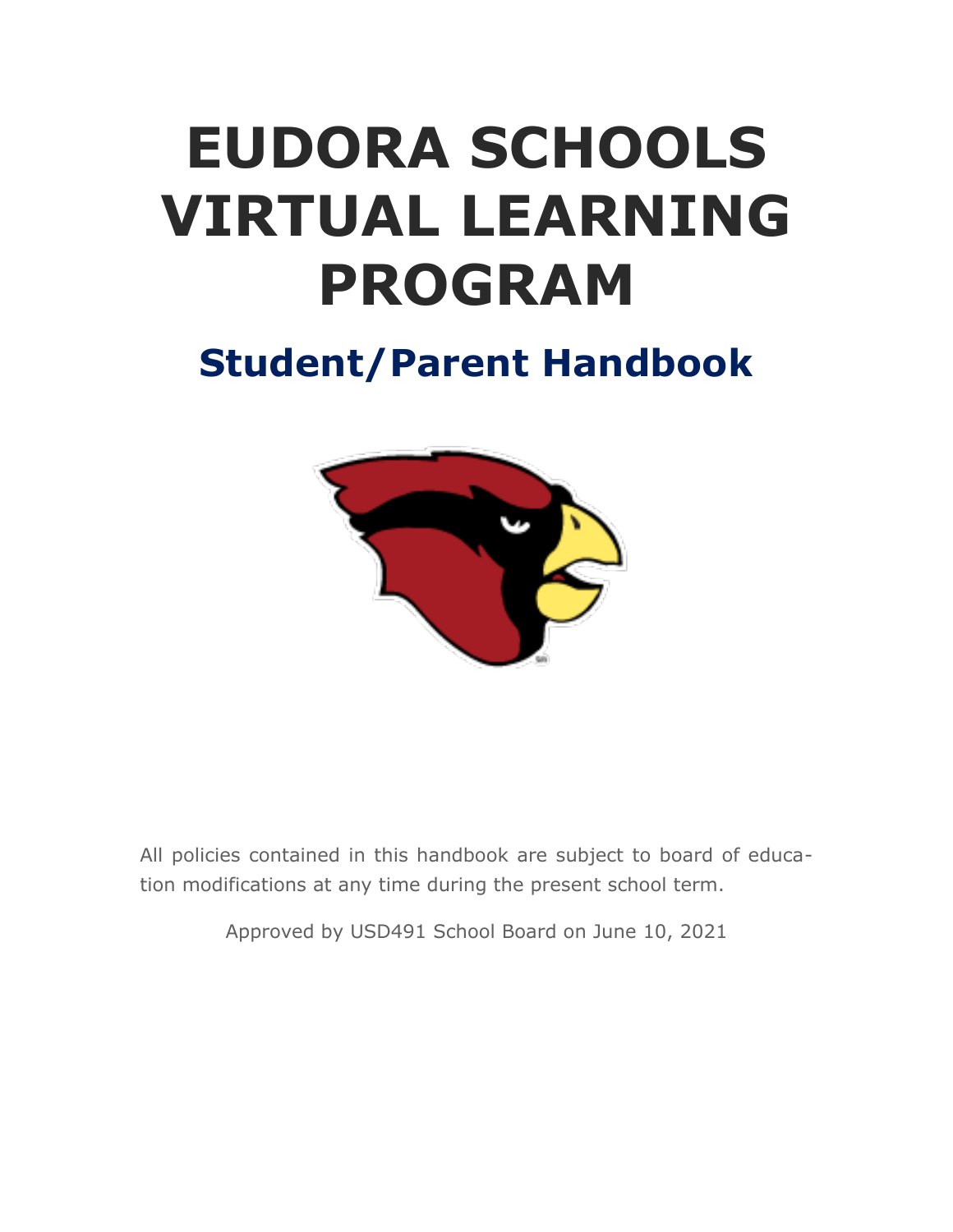# TABLE OF CONTENTS

| Virtual Learning Program Behavior Management 7        |  |  |  |
|-------------------------------------------------------|--|--|--|
|                                                       |  |  |  |
| Success and Communication in the Online Environment 9 |  |  |  |
|                                                       |  |  |  |
|                                                       |  |  |  |
|                                                       |  |  |  |
|                                                       |  |  |  |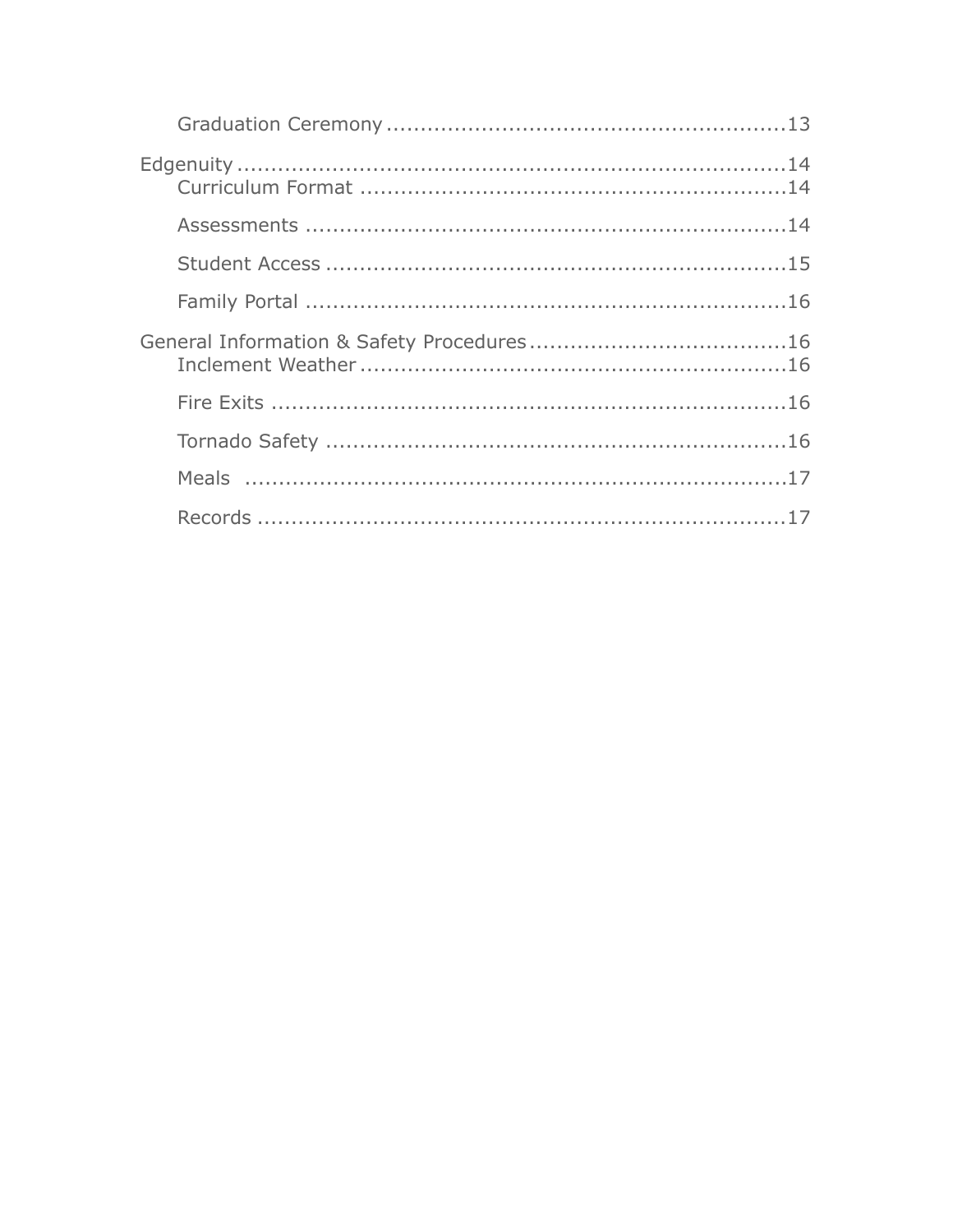# <span id="page-3-0"></span>**ENROLLMENT/ELIGIBILITY**

Eudora Schools Virtual Learning Program is a 6-12 and adult learning virtual education experience. Students who fall under the following categories are eligible to apply for enrollment.

- *Kansas Students, 18 and under, who live within the USD491 school district boundary.*
- *Kansas Students, 18 and under, in custody of DCF or JJA*
- *Kansas students living in district, who is designated to be removed from the traditional school building will be considered for virtual enrollment based on the student's need or circumstance.*
- *Kansas students living in district, who are 19 years and older on or before September 19th and whose cohort class has graduated. These students will be enrolled as adult learners, or grade 13.*
- *Former EHS students whose cohort graduated within two (2) years but do not live within district boundaries.*

Enrollment in Eudora Schools Virtual Learning Program (VLP) begins at the same time as all schools in Eudora School District and ends on September 15. Acceptance into the program is contingent on approval of the USD491 administration and the Director of Virtual and Alternative Learning.

A personal interview and transcript evaluation of each student will determine if the Eudora Schools Virtual Learning Program will meet the needs for the student's academic success in a virtual environment.

#### <span id="page-3-1"></span>**Dual Enrollment**

A student who is dually enrolled receives educational services from more than one school at a time. A student enrolled in Eudora Schools Virtual Learning wishing to also take classes at Eudora Middle School or Eudora High School would be considered a dual enrollment student.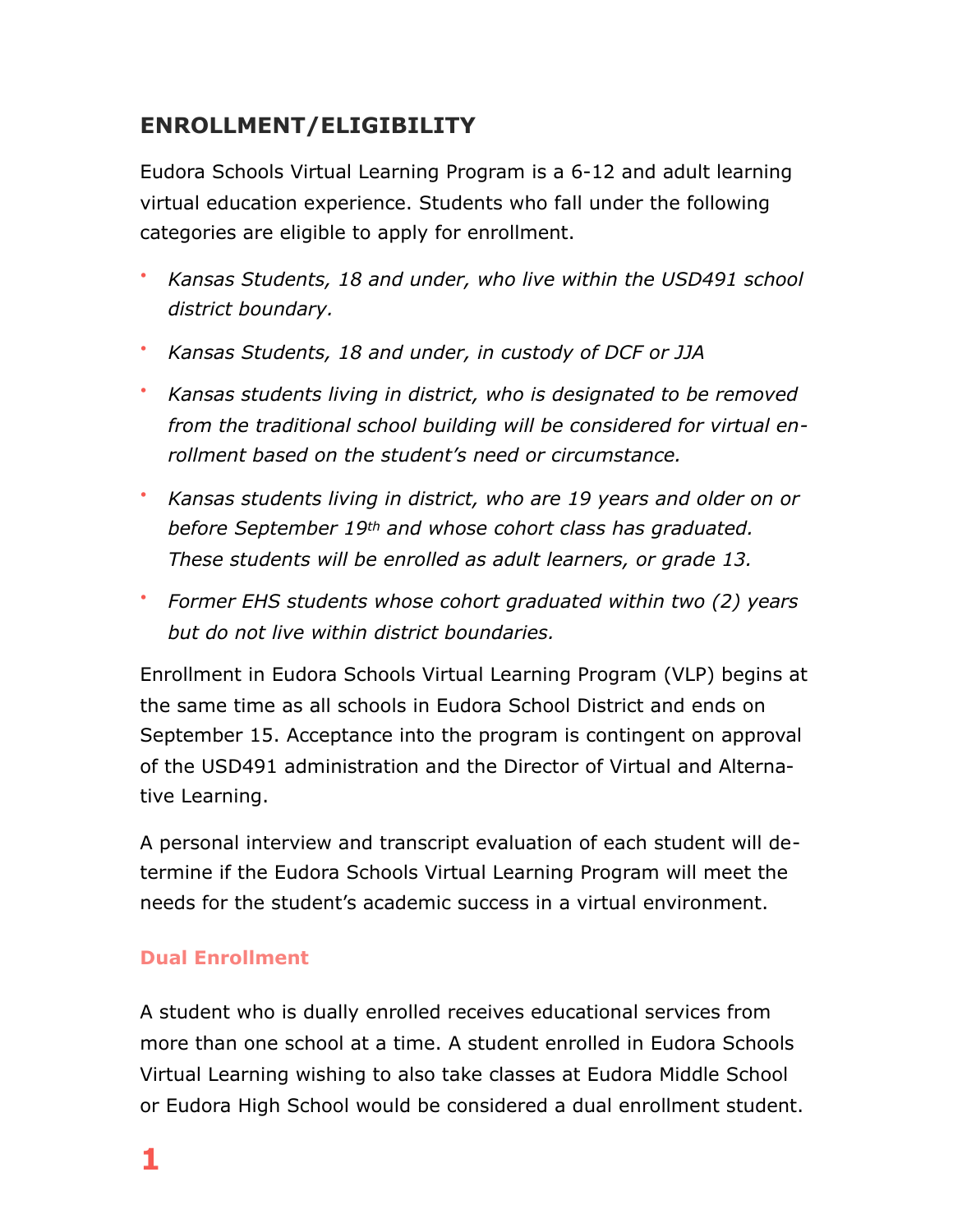If a student wishes to enroll at either EMS or EHS onsite course work, a minimum of three courses are required along with a plan of study that supports the need for that coursework. This plan must be approved by the Director of Alternative and Virtual learning, building administration, and school board approval.

#### <span id="page-4-0"></span>**Enrollment Fees**

Students who meet the deadline and are accepted into the program by September 15 are charged **a yearly \$60 technology fee and reserve a district issued laptop.** 

Students who are approved for dual enrollment are subject to fees at the other institutions in which they are approved.

Students who enroll in ESVL after the enrollment fee are assessed a fee of \$275 per .5 credit.

Students who take a course for credit recovery are assessed \$100 per .5 credit.

# <span id="page-4-1"></span>**STUDENT SERVICES**

#### <span id="page-4-2"></span>**Transcripts**

Students will be required to provide or give consent to obtain official academic records. Upon transcript evaluation, an individualized course and graduation plan will be developed for graduation pathway requirements. USD 491 registrar will record all earned credits through Eudora's Virtual Learning program and submit all KIDS/PowerSchool and STCO data to KSDE. Student's transcripts will be on site and filed at the Eudora High School. College transcript requests must be submitted online directly to the registrar.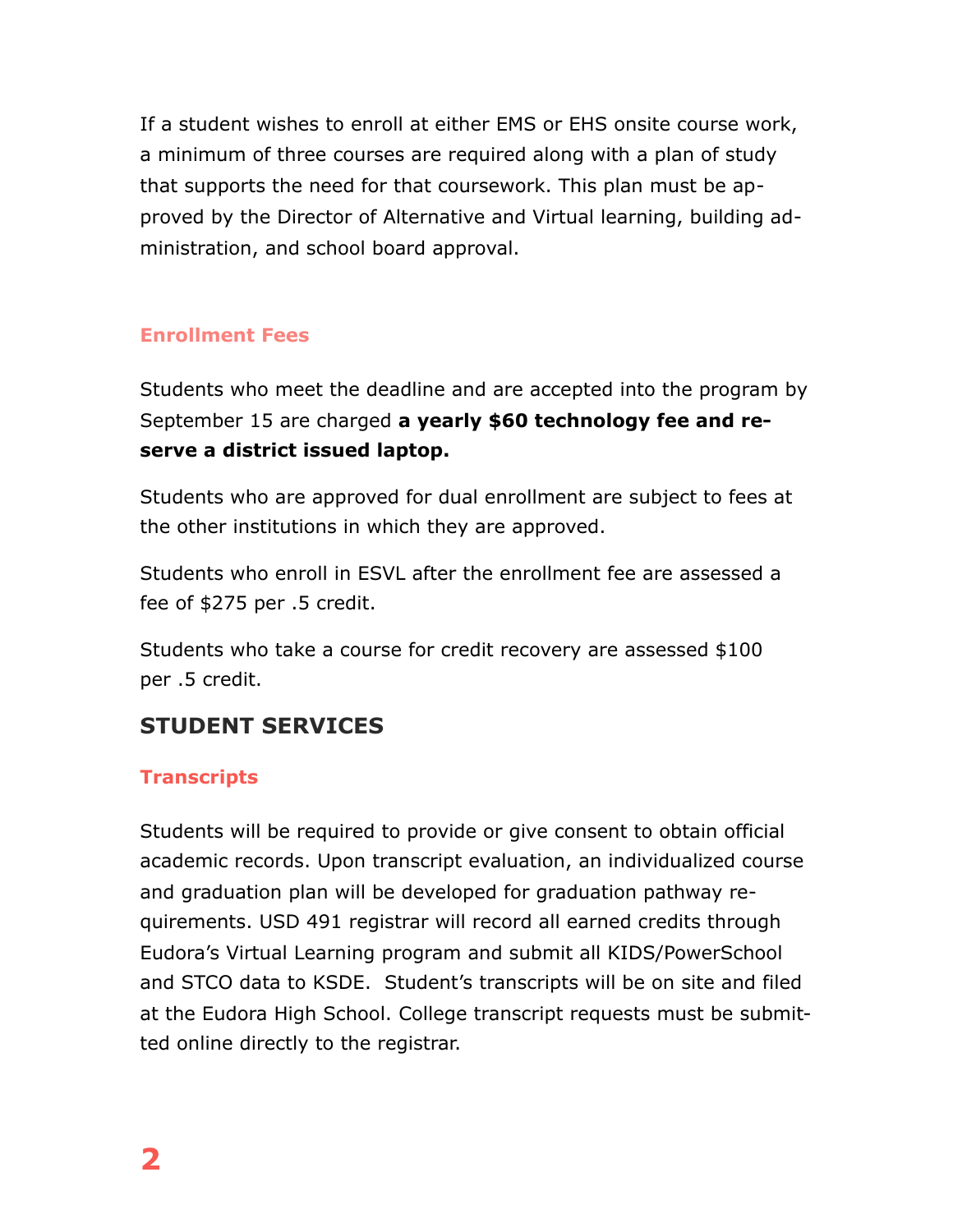#### <span id="page-5-0"></span>**Special Education Services**

Placement in the Eudora Schools Virtual Learning program will be determined by the IEP team. After applying to the virtual program, the IEP team will meet with the student with disabilities and his/her family to determine if the virtual environment is an appropriate placement for the student. If deemed appropriate, the IEP team will also identify the services, modifications and accommodations that the student should receive.

All services will be provided virtually, as reasonably possible. Those services that cannot be provided virtually will be made available within the district.

#### <span id="page-5-1"></span>**Counseling**

Eudora Schools Virtual Learning program students may have access to guidance counselors and social workers as needed and deemed available for services. Career, college, or financial aid counseling may also be requested from the Eudora High School Counselors. The Eudora High School counselors are available by appointment thru the Director of Virtual and Alternative Learning.

#### <span id="page-5-2"></span>**Student Intervention Plan**

A student intervention plan may be provided to a specific student upon approval by the program director, high school principal and/or superintendent. This additional student intervention plan would be developed to help the student be successful in completing proctored test requirements or lesson skills to achieve graduation credits from the Eudora School Virtual Learning program.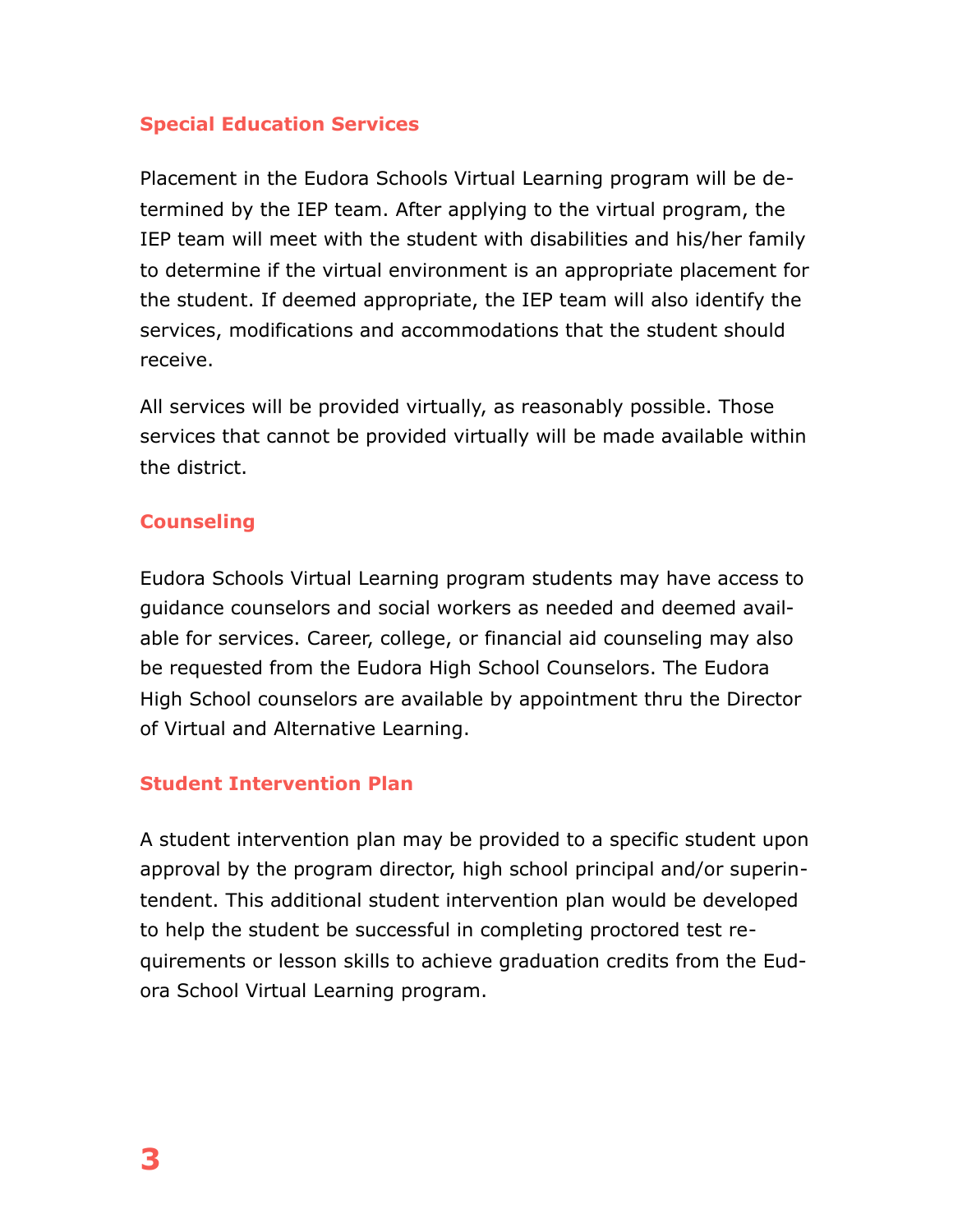#### <span id="page-6-0"></span>**Activities and Athletics Participation**

Eudora Schools Virtual Learning program understands that students seeking a virtual education may wish to participate in school activities. KSHSAA's student eligibility is used to determine whether or not a student is able to participate in Eudora Middle or High School athletics or activities. Due to KSHSAA restrictions at this time (June 2021), students enrolled full time in the Virtual School are not eligible to participate in co-curricular or athletics. Participation in KSHSAA activities requires students to be enrolled for in-person learning at the home school. To determine eligibility, please see the Dual enrollment section of this handbook, or see the EMS or EHS building principal.

If a student is interested in participating in a KSHSAA or school sponsored event, they should check with their counselor to check eligibility and get information about physical exam and parental consent requirements.

#### <span id="page-6-1"></span>**Middle or High School Student Activities**

Eudora School Virtual Learning students who are in good standing with the middle or high school (ie not long-term suspended or expelled, meeting attendance and grade requirements) are eligible to attend school sponsored activities such as school dances, banquets, prom, senior trips, etc. Any discipline referral accrued during activities will prevent students from participating in future activities without prior permission from the building principal AND the Director of Alternative and Virtual Learning. Every attempt will be made to include students who wish to participate in events happening at each of the buildings. The Director of Virtual and Alternative Learning will communicate with building principals a list of students who will be attending school sponsored events as needed.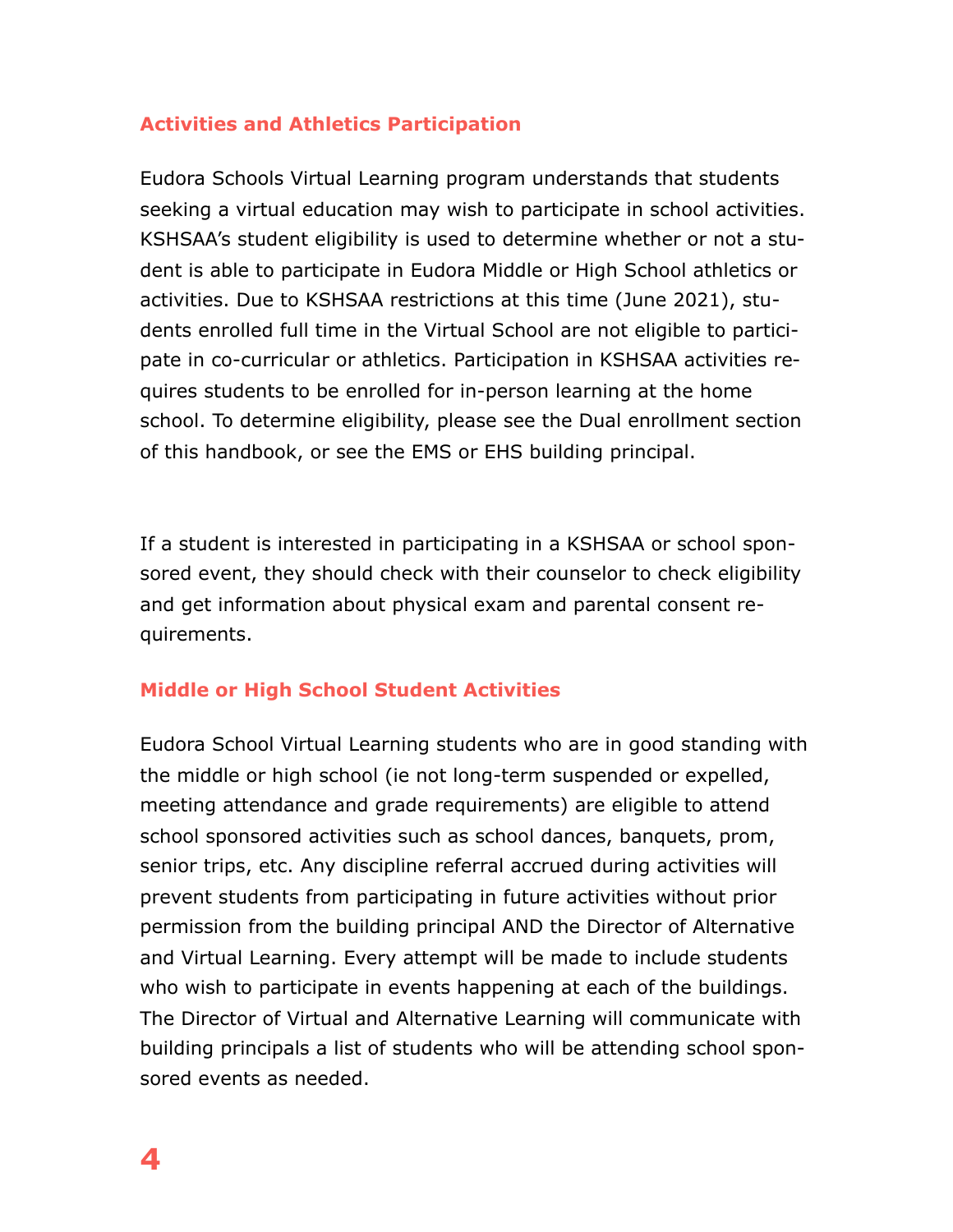# <span id="page-7-0"></span>**ATTENDANCE**

#### <span id="page-7-1"></span>**Mandatory Audit Dates**

To be officially enrolled in the Eudora Schools VLP, students 19 and under must demonstrate attendance on two dates. Two dates will be designated as online sessions requiring six hours of online learning time. One of these dates will be between the beginning of the enrollment date and September 19th. The second session of six hours must be completed between September 19th and October 4th. Both six-hour sessions must be completed within a 24-hour calendar day.

Failure to meet the requirements on these two dates will result in students being unenrolled from the Eudora Schools Virtual Learning Program.

Adult learners do not have to meet the two mandatory audit sessions.

#### <span id="page-7-2"></span>**Regular Attendance**

Kansas Virtual Students 18 or younger are subject to the requirements of compulsory attendance (KSA 72-1111) and truancy (K.S.A. 72-1113). In order to be considered "Regularly enrolled" students should adhere to the requirements of 5 hours a day or 25 hours a week. Virtual Programs may modify these statutes to apply to a week of school, rather than a day of school and should include their progress expectations. Students will create an individual plan of study with progress expectations and goals for each course. Students failing to meet this requirement will be required to attend a parent meeting and/ or be reported truant to their respective county truant officer with possible termination of enrollment. Decisions will be at the discretion of the Director of Virtual Learning and Eudora district administration.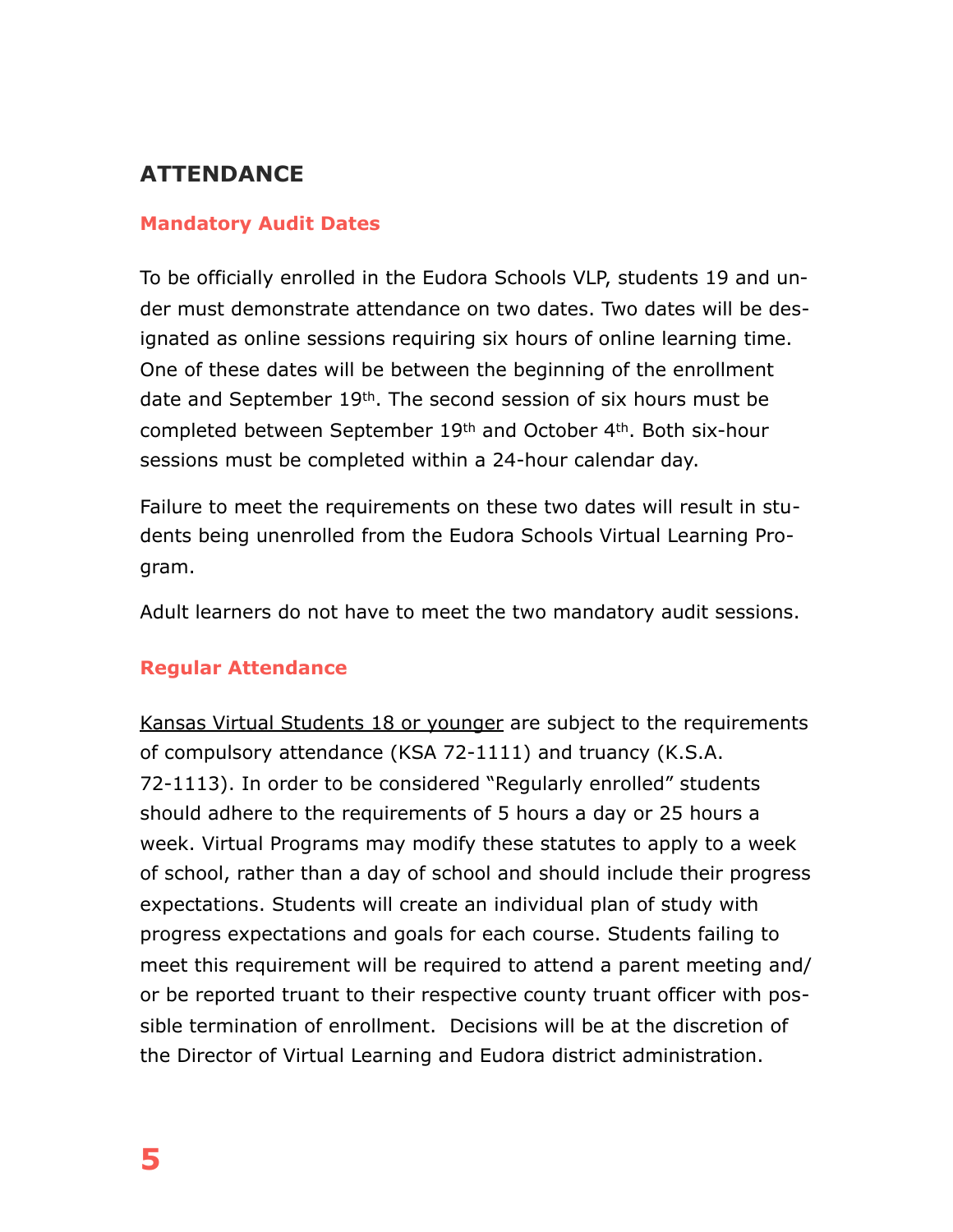Kansas Virtual students 19 years and older are assigned to complete a minimum of *1 class a month* to maintain active status and the use of a district issued laptop.

Success in this program requires all virtual students, 18 and under, to be online daily working on their assigned curricular tasks. Progress reports are reviewed daily and documented each time a student logs on through the application Edgenuity. Parent portals, caseworkers and probation officers may request daily or weekly progress reports for students. Parent portals will also provide attendance logs and activities completed. One of the benefits of this program is being able to build a school schedule around the academic needs and pathway of each virtual student. Parents or guardians are accountable for underage virtual students attending and must abide by Kansas statutes and KSDE accountability.

#### <span id="page-8-0"></span>**Kansas State Assessments**

Students 18 and under are asked to take all Kansas mandated standardized tests in the spring semester. State tests are proctored by KS licensed teachers at the designated district location. This testing procedure will be developed in coordination between the Director of Virtual Learning and corresponding district building principals. Parents are responsible for transporting students to the location of testing on the designated date and times. Arrangements from USD 491 will be offered to assure all virtual students are tested.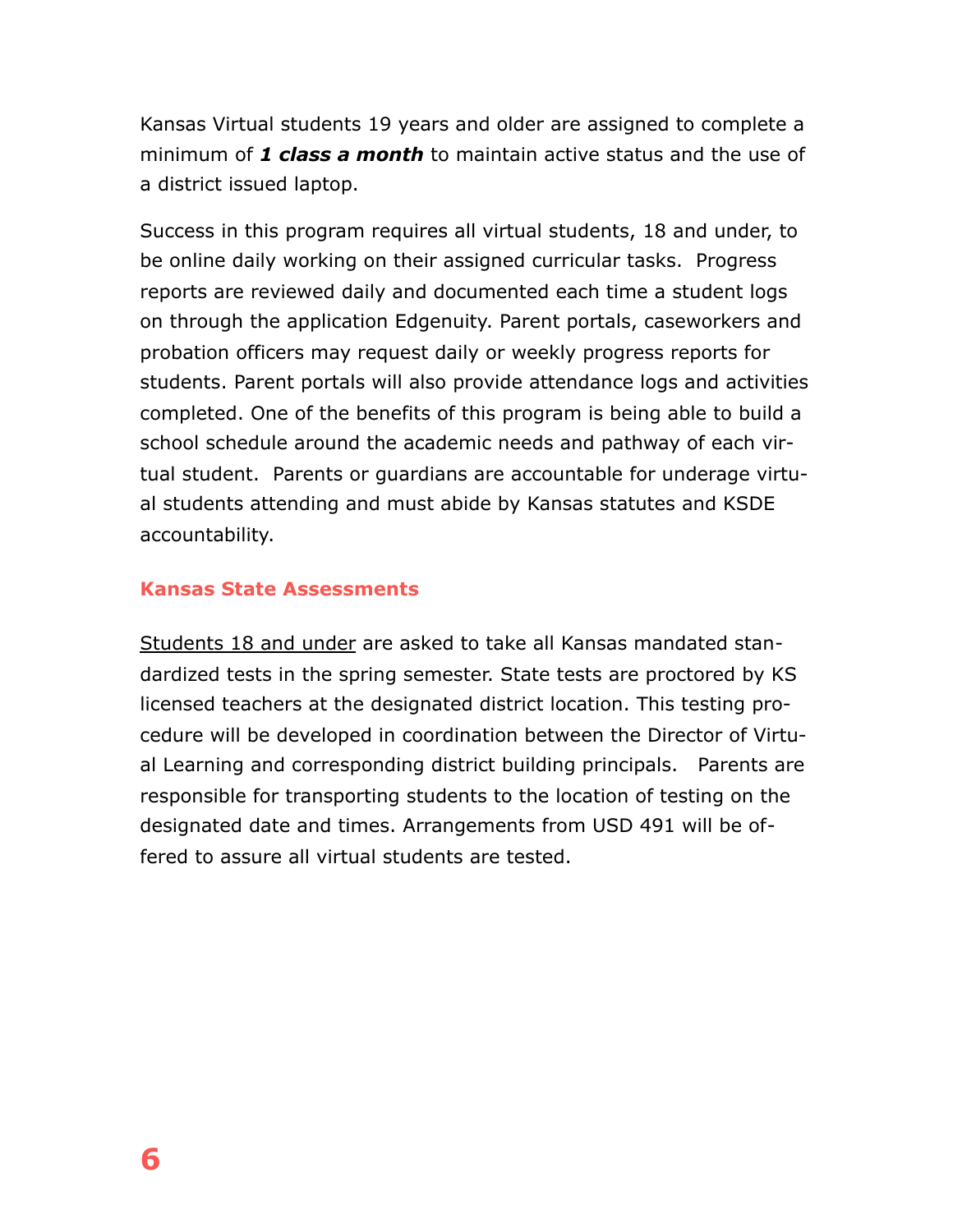# <span id="page-9-0"></span>**CODE OF CONDUCT**

#### <span id="page-9-1"></span>**Academic Integrity**

Cheating/Fraud - Students are to do their own work. Those that are found to have cheated put their continued enrollment in virtual learning at grave risk of termination.

Plagiarizing is taking the ideas or writings of others and presenting them as if they are your own work. All student work may at random be submitted through plagiarism identification programs. Cited references must be included to incorporate others' work within your writing. Plagiarized work will be returned for rewriting. Multiple instances of plagiarism may result in program termination.

#### <span id="page-9-2"></span>**Virtual Learning Program Behavior Management**

Eudora Schools Virtual Learning Program utilizes the Eudora School District PBIS program, SOAR. These expectations will be communicated to students in order to be Safe, Outstanding, Accountable, Respectful, and demonstrate appropriate character skill development. These expectations should be demonstrated both at the on-site facility if students utilize it, as well as online behavior. Failure to follow these expectations on-site may result in the following:

First Offense- Student receives a verbal warning and is dismissed from attendance the remainder of the day. All disciplinary action will be included in the student's electronic file. If deemed a serious violation of policy, parent/guardian or other important individuals will be contacted.

Second Offense- Student is suspended from attending onsite for a determined amount of time. Parent/guardian/probation officer will be contacted. All disciplinary action will be included in the student's elec-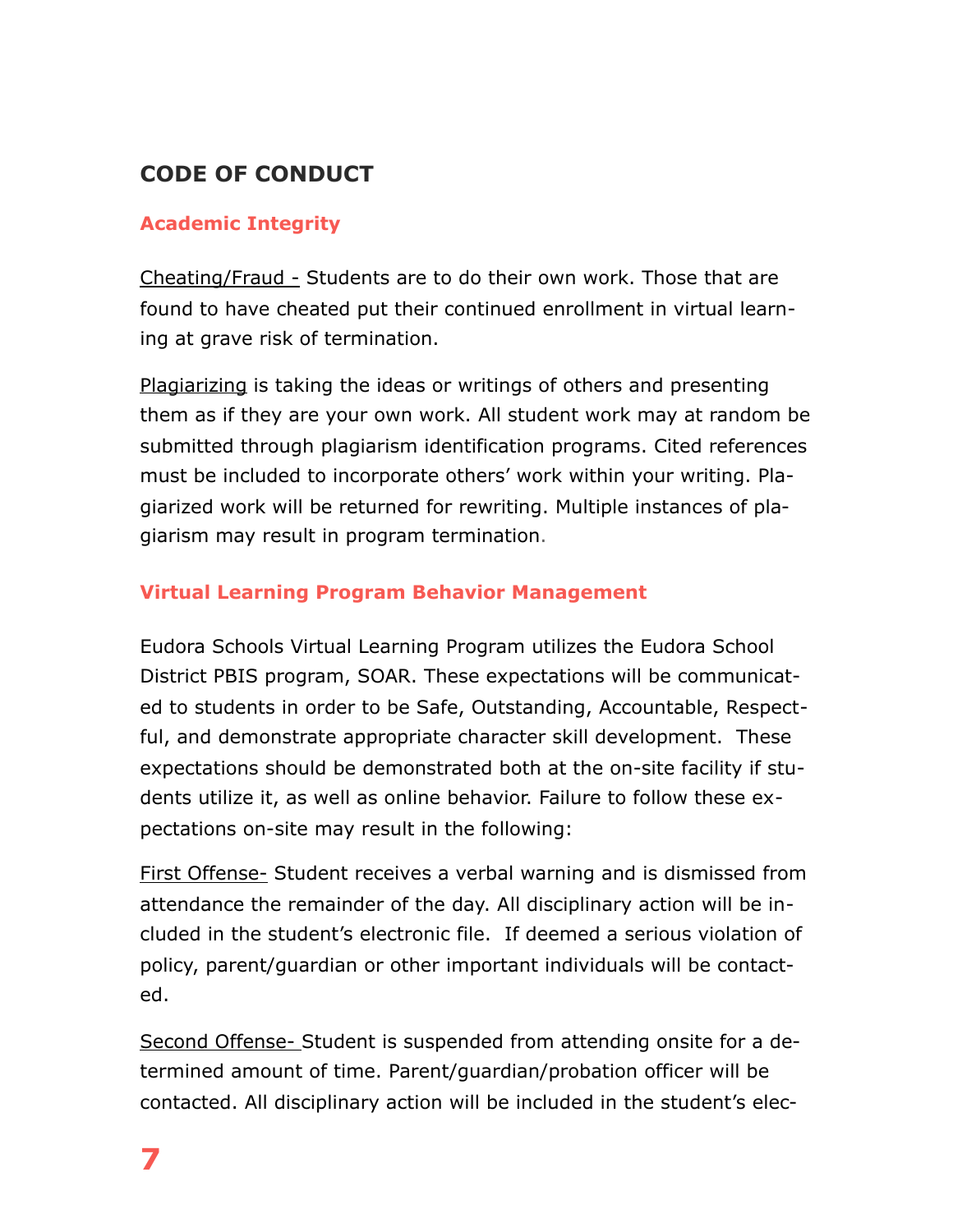tronic file. A behavior plan will be put in place as it relates to on-site attendance

Third Offense- Student is suspended from attending onsite for a longterm amount of time. Parent/guardian/probation officer will be contacted. All disciplinary action will be included in the student's electronic file. The behavior plan will be modified to create a more restrictive learning plan as it relates to on-site attendance and program continuance.

Fourth Offense- Student's on-site access is terminated and only available on an appointment basis. On-site access will be limited to taking proctored tests.

If behavior warrants more severe consequences, the administrator and director have complete authority to determine the consequences.

#### <span id="page-10-0"></span>**Student Dress Code**

USD491 believes that a certain standard of dress and grooming are necessary to maintain a productive learning atmosphere for students. School attire shall be based on common sense and good taste by all. The district reserves the right at all times to regulate dress and/or grooming habits of any student that is deemed to be a distraction to the learning process, is of questionable decency, is offensive to others and/or creates a health or safety hazard to staff, students, or others involved in school activity.

The administration shall have full responsibility and authority for enforcing the dress code regulations and shall take necessary steps, including disciplinary action as appropriate, as required to maintain appropriate standards of student dress and appearance onsite for the best learning atmosphere for all students.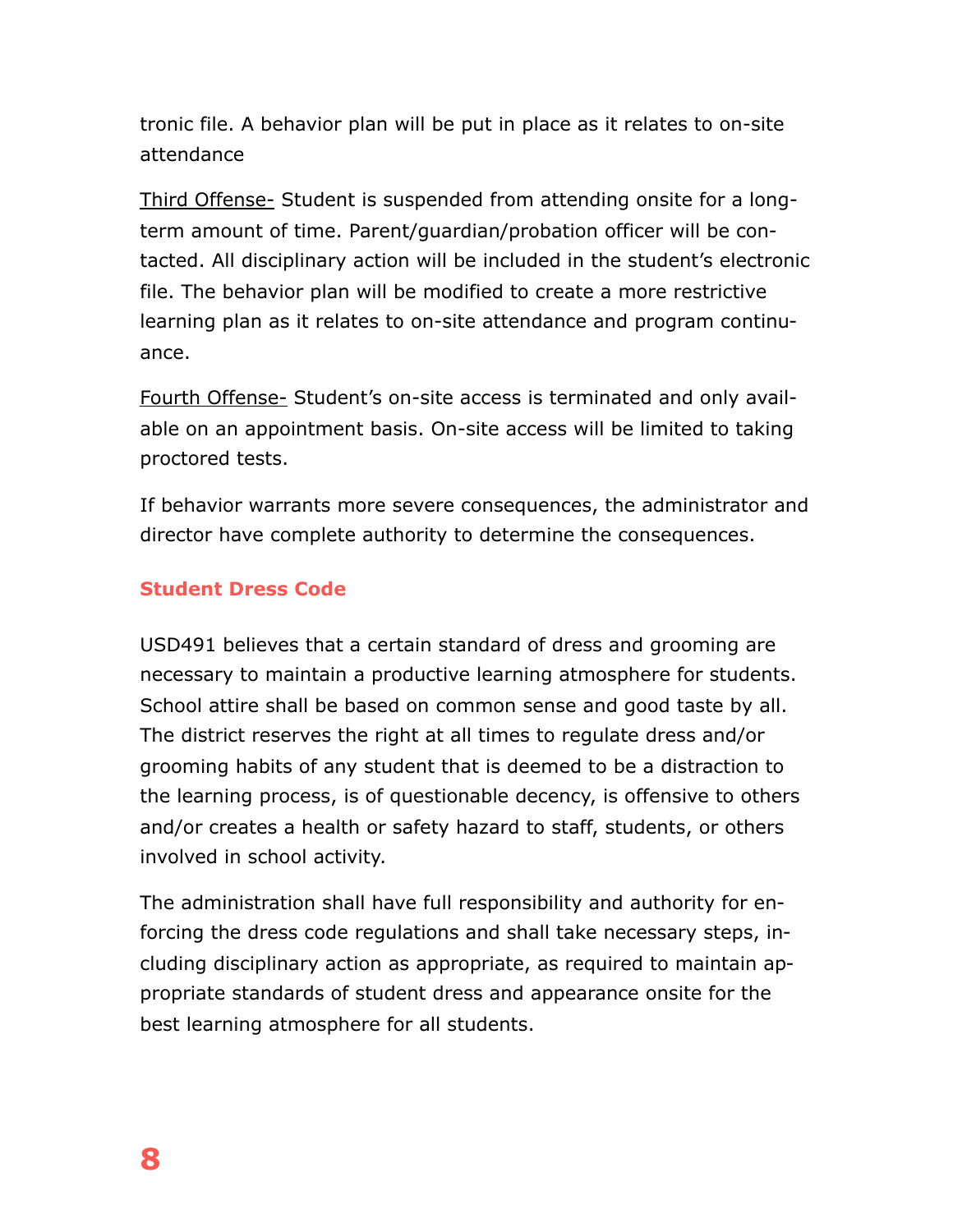#### <span id="page-11-0"></span>**Success and Communication in the Online Environment**

Below are some key 21st century skills that students will help ensure success at the Eudora Schools Virtual Learning Program. Students who struggle with any of these at any time during enrollment should reach out to staff for assistance and evaluate the best learning plan for them.

- Motivation One of the many benefits of online learning is the ability to direct one's own learning to fulfill course requirements and achieve academic success. Students are able to learn at their pace, which may relieve stress of feeling rushed or pressured, and provide enjoyment in the learning process. *Wanting to learn* is critical to a virtual student's success.
- Personal Commitment Because there are no bells that begin and end classes, students must have a strong desire to learn and achieve knowledge and skills via online classes. Making a commitment to learn in this manner is a very personal decision and requires a strong commitment to perform in order to achieve academic success.
- Time Management Students should be aware of goals for each course and how to achieve those goals. Students must be aware of how and where is "best" for them to learn. There is not one best time that fits everyone, but the key to being successful is making learning and reaching goals a priority.
	- o Establish learning goals and create a designated schedule to self-pace.
	- o Check the school's website for updates and announcements daily.
	- o Check assigned school email for correspondence on a daily basis.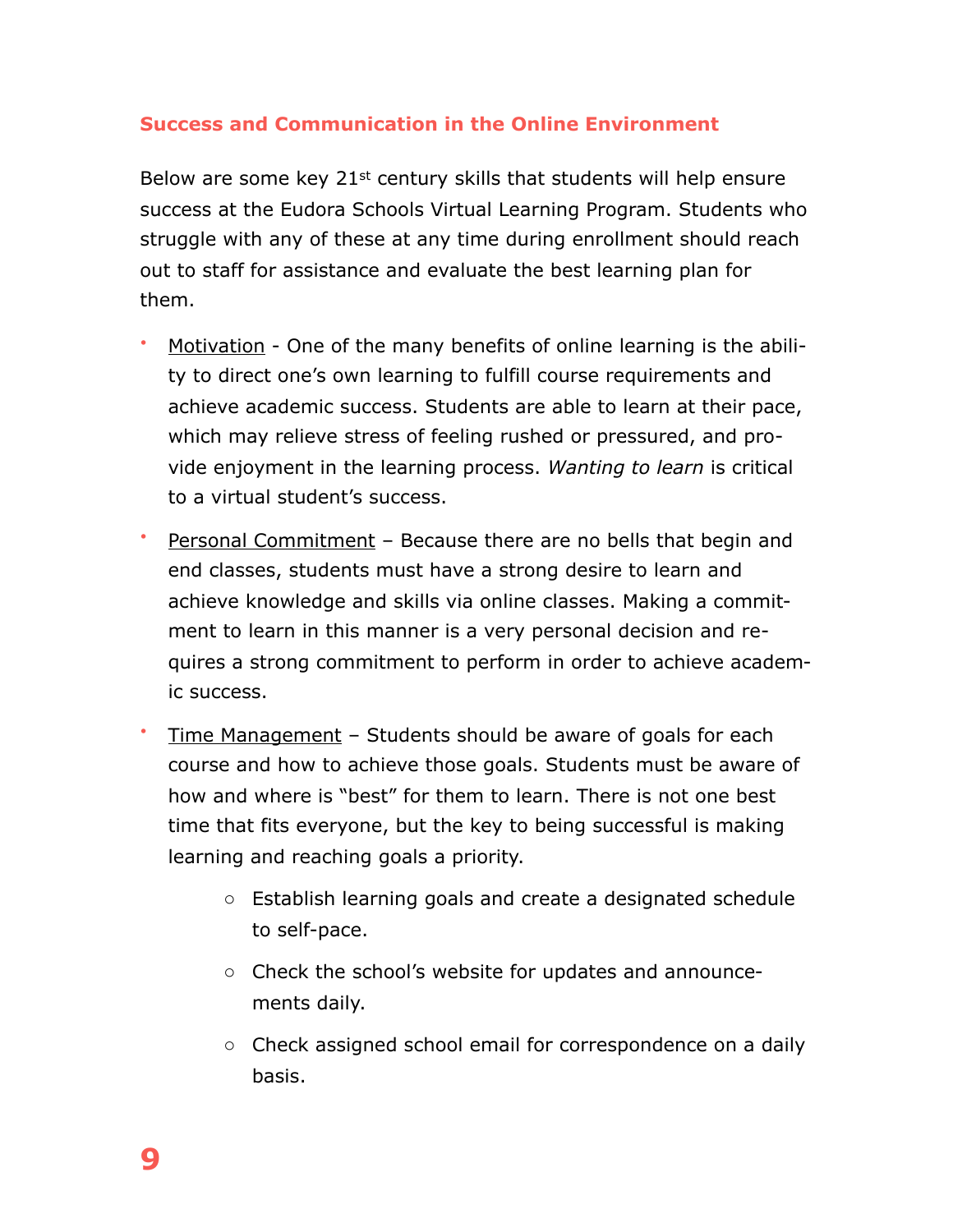- o Communicate via appropriate communication tools with Eudora Schools VLP staff (email, Google Classroom, Zoom)
- o Request support using district helpdesk system for technology
- o Request counseling support using the proper communication tools as needed.
- Effective communication skills Students must use both effective written and spoken communication skills to communicate with staff and complete coursework. The ability to write clearly to communicate ideas and assignments is essential. Communication between staff and students is essential to clarify any concerns or problems as soon as possible.
	- o Due to the nature of a virtual learning program, the majority of communication and help from virtual learning program staff will come through email, text, or phone calls. It is imperative that we are notified of any changes in telephone numbers, email, or physical address.
- Technology literate Although it is not necessary to have advanced technology skills, students should be competent in navigating email, Google Classroom (if needed), the internet, as well as basic keyboarding skills. Students will be expected to become knowledgeable using Edgenuity.
- Respect Students are expected to be respectful to district staff, other learners, and guardians during their virtual experience and when utilizing the learning site. Students should respect the district's property and learning tools, including laptops, facilities used, and other internet tools provided by the district (G-Suite tools, for instance). Most importantly, respect the opportunity to earn your diploma and appreciate the importance of the accomplishment.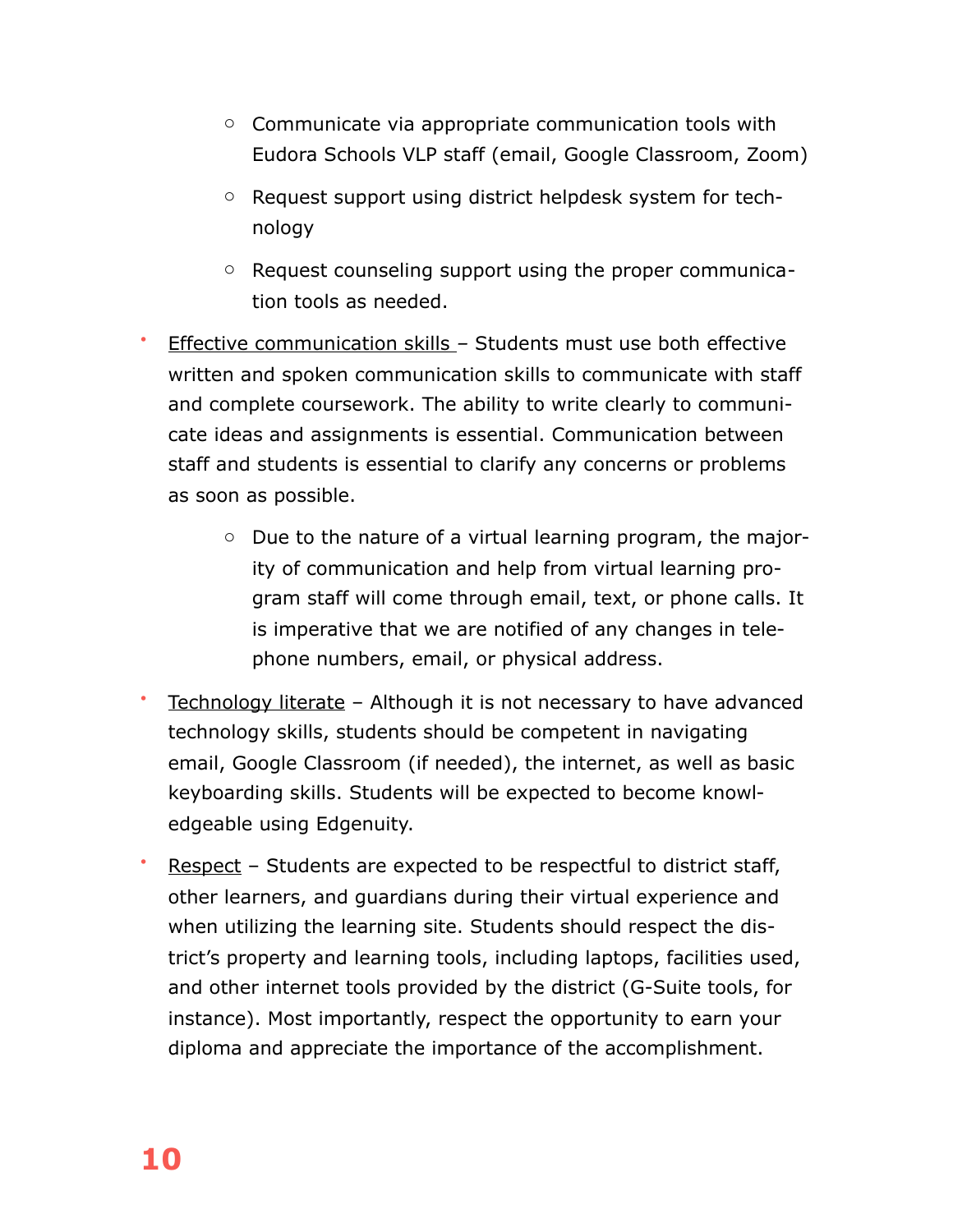# <span id="page-13-0"></span>**GRADUATION REQUIREMENTS**

- The state minimum of 21, KSDE high school credits, are required for graduation.
- A full unit of credit (1.0) is defined as one hour of class that consists of one full year (36 weeks) of content. A half unit of credit (.5) is defined as one hour of class that consists of one semester (18 weeks) of content.
- Students will be expected to meet full-time enrollment status in order to earn a Eudora Schools diploma.
- Students are expected to graduate in 4 years from the start of their 9th grade year.

#### <span id="page-13-1"></span>**High School Course Requirements**

| English-4 credits required                     | World History (Required)                  |  |
|------------------------------------------------|-------------------------------------------|--|
| English 9(Required)                            | US History (Required)                     |  |
| English 10 (Required)                          | US Government (.5 required)               |  |
| English 11 (Required)<br>English 12 (Required) | Physical Education-1 credit re-<br>quired |  |
|                                                | Healthy Living- (.5 required)             |  |
| Math-3 credits required                        | Electives-5 credits required              |  |
| Science-3 credits required                     | Dractical Arte Floctive Ontione-1         |  |

Social Studies-3 credits required

<u>ractical Arts Elective Options-1</u> credit required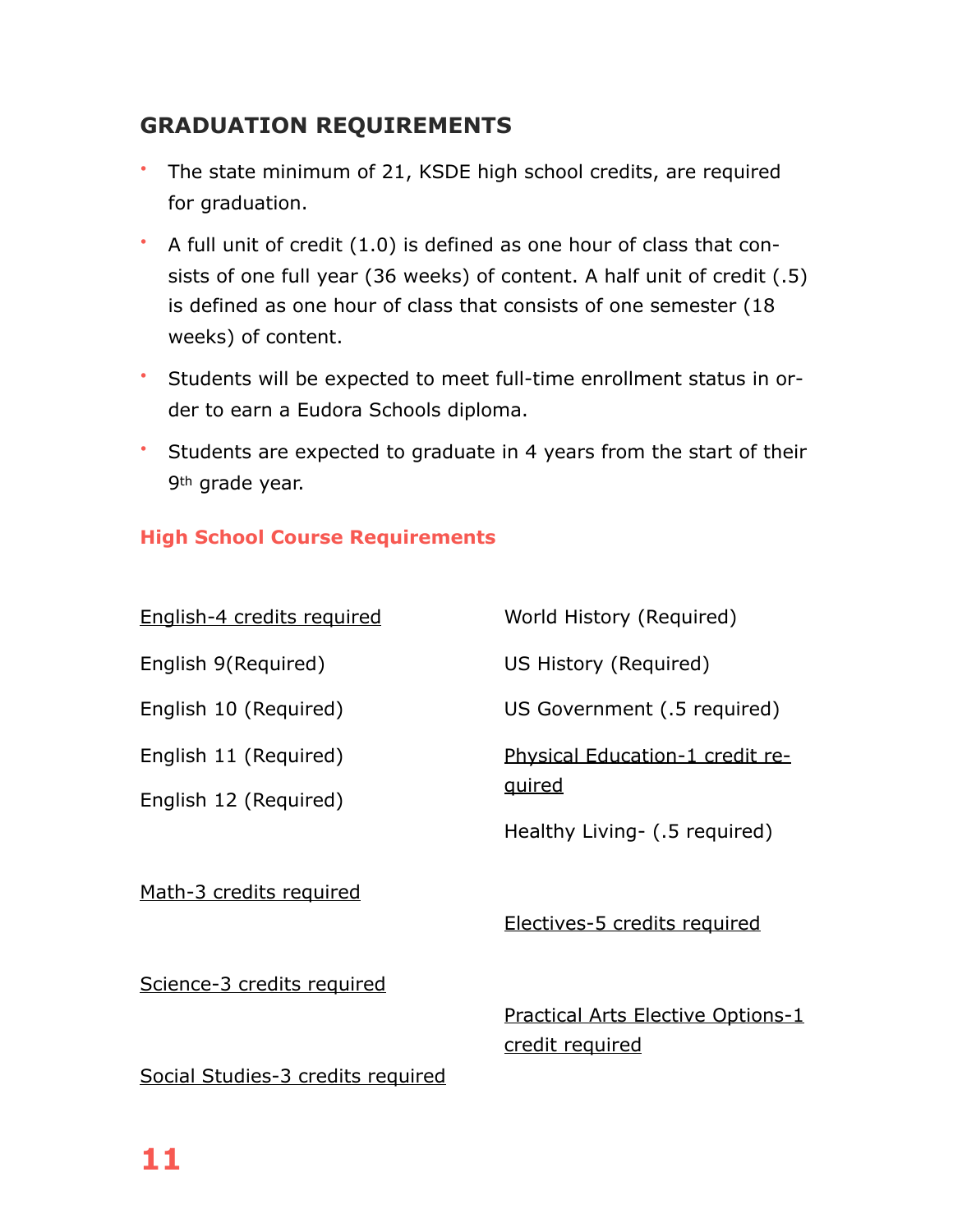Personal Finance (.5 credit required)

Fine Arts Elective Options-1 credit required

#### <span id="page-14-0"></span>**Dual College Credit Option**

Students may earn college credit while still in high school through a local college. Students must meet with and receive permission from their school counselor prior to taking the course. Tuition is the responsibility of the student.

## <span id="page-14-1"></span>**NON-COMPLIANCE OF REQUIREMENTS**

If a student is not making adequate progress or not meeting the requirements of the program, the following will be implemented:

- *The student and parent will be notified by the director that the student has been placed on academic probation. Monitoring will take place for two additional weeks by the director and teaching staff.*
- *If the student continues to be non-compliant, a face-to-face meeting will be called to establish an intervention plan for the student.*
- *The student will be required to attend Eudora Schools VLP site for monitoring and academic success on an agreed upon time set by the student's intervention plan.*
- *If the student continues to be non-compliant, we will have no choice but to report the student as truant. The student will then be referred to their local school to determine an educational setting that is more suited for the student, whether that be back in a traditional classroom or another alternative setting.*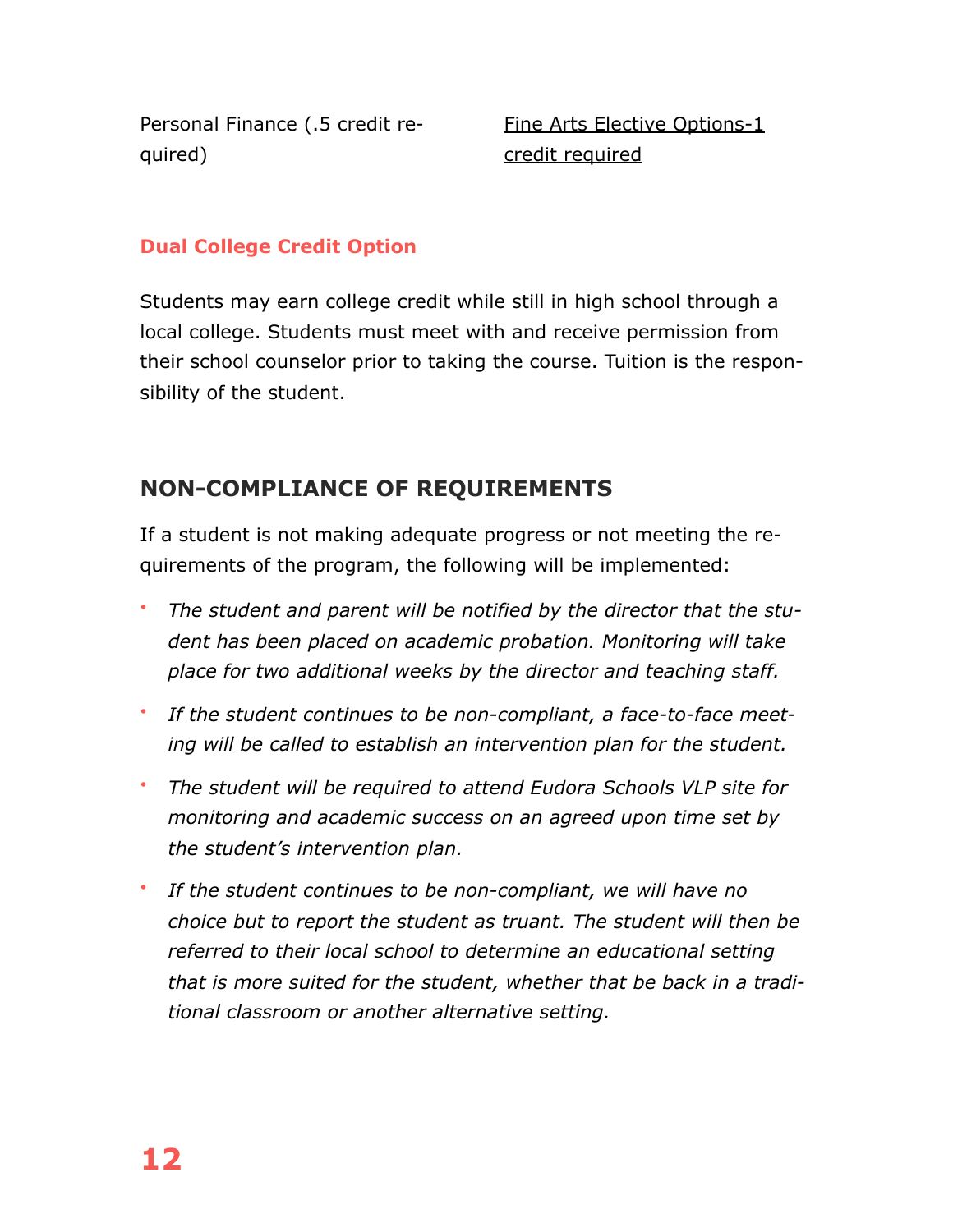Eudora Schools Virtual Learning Program staff will explore all options to help students be successful, but students and families must be part of the team for the virtual program to be a success.

# <span id="page-15-0"></span>**DIPLOMA AND GRADUATION CEREMONY**

#### <span id="page-15-1"></span>**Diploma**

All students who complete the graduation requirements of Eudora Schools Virtual Learning Program will receive a Eudora Schools diploma. Diplomas will be issued after the graduation date of the current school term.

### <span id="page-15-2"></span>**Graduation Ceremony**

We encourage all eligible students to participate in Eudora High School graduation ceremony who are successful in completing the graduation requirements in time. It is quite an accomplishment and it deserves to be celebrated.

Students who plan to participate in the graduation ceremony must have all 21 courses completed at least one week prior to the scheduled graduation date. Graduation caps and gowns will match the regalia used in Eudora High School's graduation ceremony. Regalia is ordered in March of the graduation school year. Students must meet with the Eudora Schools VLP director in January to review graduation progress and eligibility.

Students who are not eligible to attend school activities due to discipline concerns may also be prohibited from attending the graduation ceremony.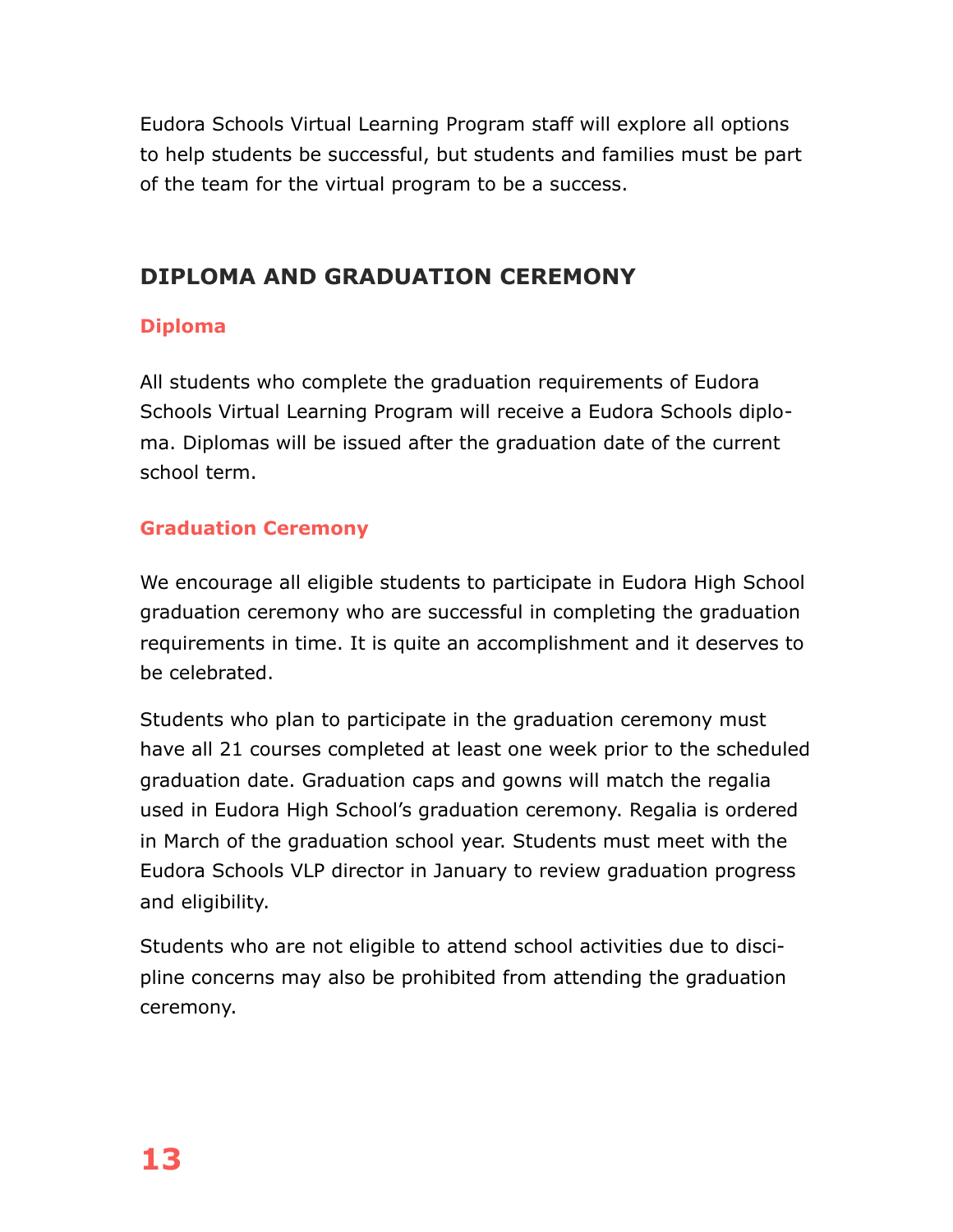# <span id="page-16-0"></span>**EDGENUITY**

#### <span id="page-16-1"></span>**Curriculum Format**

The Eudora Schools Virtual Learning Program consists of one (1) full credit and .5 credit courses. All lessons are based on the mastery learning concept of 60% or above. Eudora Schools virtual courses are aligned to meet KSDE state requirements. Students are provided a curriculum through the curriculum application "Edgenuity". Courses are structured by certified teachers and provide a combination of vocabulary, direct instruction, practice work, labs, and test reviews to complete mastery exams or course proficiency. Modification for each individual student will be considered based on: career goals, diagnostic tests, pretests, transcript analysis and individual learning skills. Students are encouraged to take notes, use the guided e-notes if provided, create flash cards or other study aids as needed.

#### <span id="page-16-2"></span>**Assessments**

All Edgenuity courses will have a combination of quizzes, unit or topic tests, and cumulative assessments at the end of each course. Students must earn a 60% or higher on all assessments.

*Quizzes and Unit/Topic Tests:* Quizzes and unit/topic tests may be taken without any monitoring; academic honesty is expected. Students must earn a 60% or higher to obtain mastery. Students have two attempts to obtain mastery; if a student fails after two attempts, the student will need to contact the Eudora Schools VLP staff to receive an additional opportunity to pass the assessment. Staff may ask students to do one or more of the following before allowing a retake: provide proof of notes or other study aids, review content with staff, or take the quiz in a proctored location with staff or online utilizing Zoom. Stu-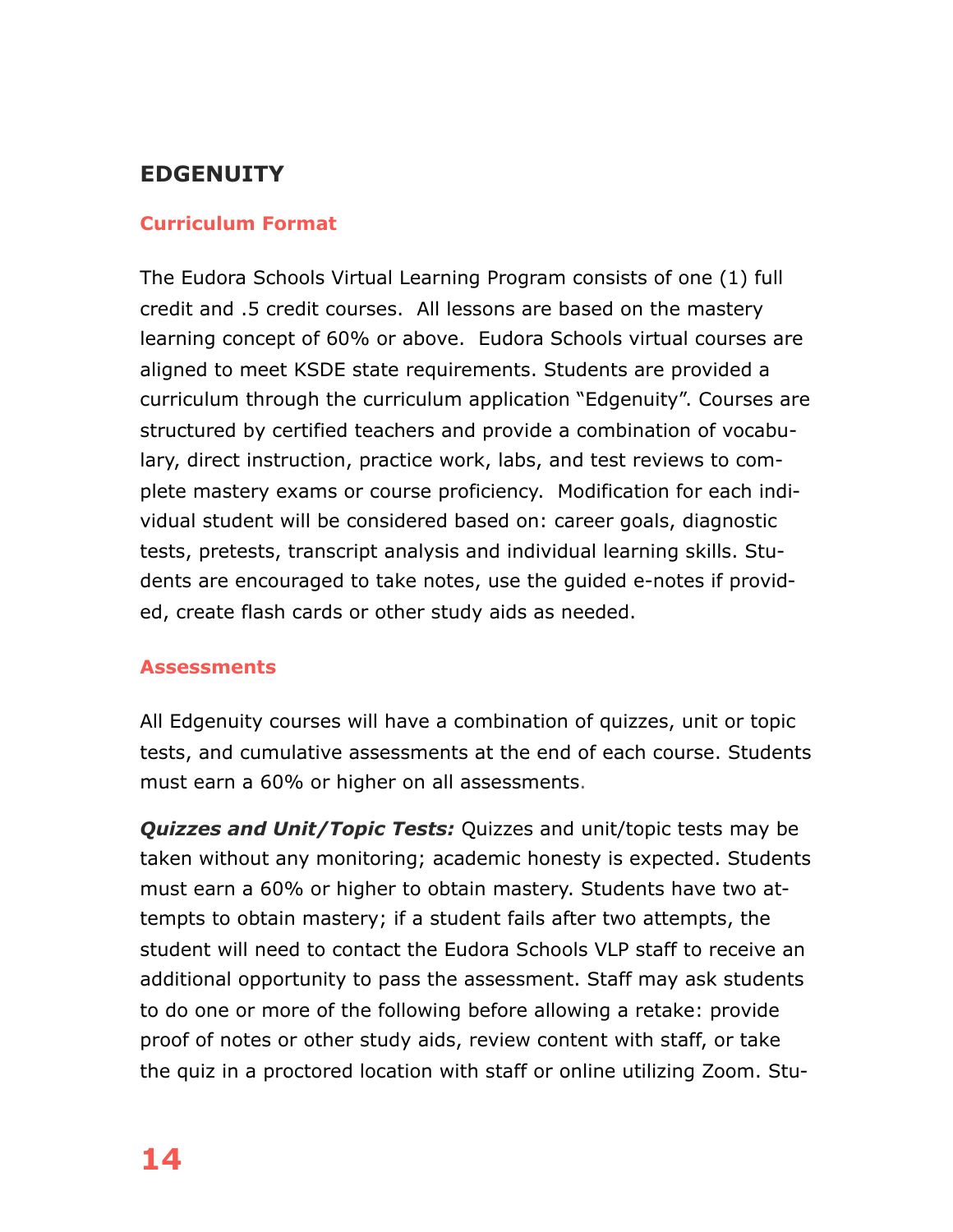dents are not able to move forward in content until assessments have attained minimum mastery level.

**Final Examinations:** Virtual students are required to take and pass final exams at the end of each semester course. High school and adult learning students are expected to schedule and take final exams at the Eudora Schools VLP site; online finals may be allowed in special circumstances via Zoom. Students will only be allowed to schedule and take final exams when all required assignments, quizzes, papers, assessments, etc. have been completed and graded. **Finals must be passed with a 60% or higher to earn credit in the course***.* 

#### <span id="page-17-0"></span>**Student Access**

- Login information to Edgenuity is given during orientation. Students who lose or forget their password will need to request a new password on Edgenuity's website.
- The online curriculum is available 24 hours, 7 days a week during the Eudora Schools Virtual Learning Program school year. Any Edgenuity outages and deadlines to complete coursework will be communicated via email and through Edgenuity's announcement system.
- Teacher or technical support will be answered within a 24-hour turnaround counting weekdays only during the school year. Edgenuity also provides a technical support line as a student resource.
- The Eudora Schools Virtual Learning program staff will follow the USD 491 school calendar for office hours. Staff will answer phones during regularly scheduled business hours.
- Students are asked to use both email and the helpdesk ticket system to log the issue for documentation.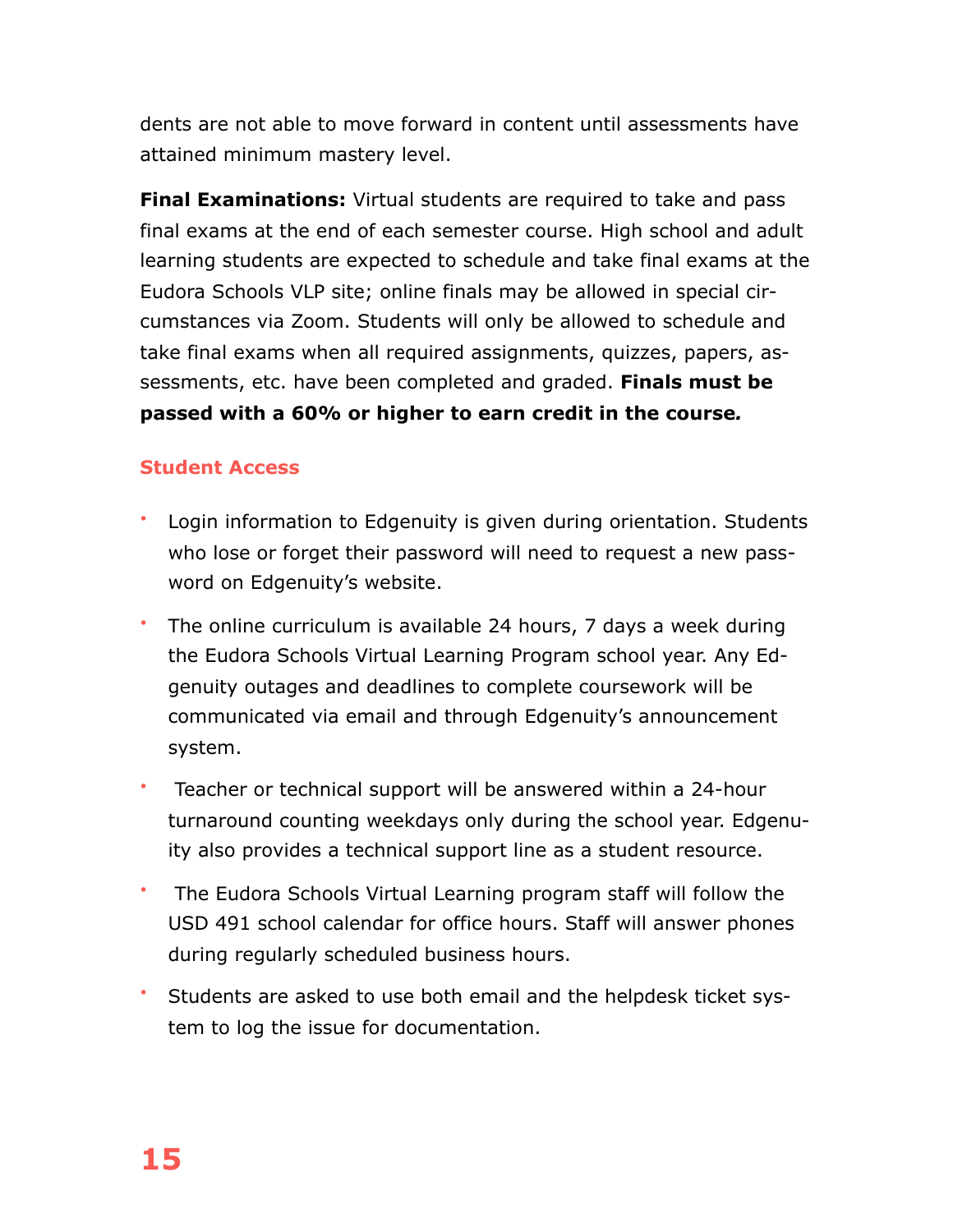- We encourage students to continue working if they are behind in credits even during regular school vacation dates, holidays and weekends.
- Appointments may be scheduled with the virtual director if a student feels the need for a face-to-face meeting.

#### <span id="page-18-0"></span>**Family Portal**

Families will be given information regarding family portal access to Edgenuity. This access will give families the ability to login and see progress, as well as receive weekly updates on their student's progress in coursework.

## <span id="page-18-1"></span>**GENERAL INFORMATION & SAFETY PROCEDURES**

#### <span id="page-18-2"></span>**Inclement Weather**

All virtual school staff will be unavailable within the district during inclement weather dates, where district school sessions have been canceled. School cancellation announcements will use the typical communication channels in making this information known by the public.

#### <span id="page-18-3"></span>**Fire Exits**

Fire exits are clearly marked at virtual learning sites. Please follow safety evacuation plans within each of the district facilities.

#### <span id="page-18-4"></span>**Tornado Safety**

Evacuation is available within campus facilities; follow diagram directions in the case of a weather emergency.